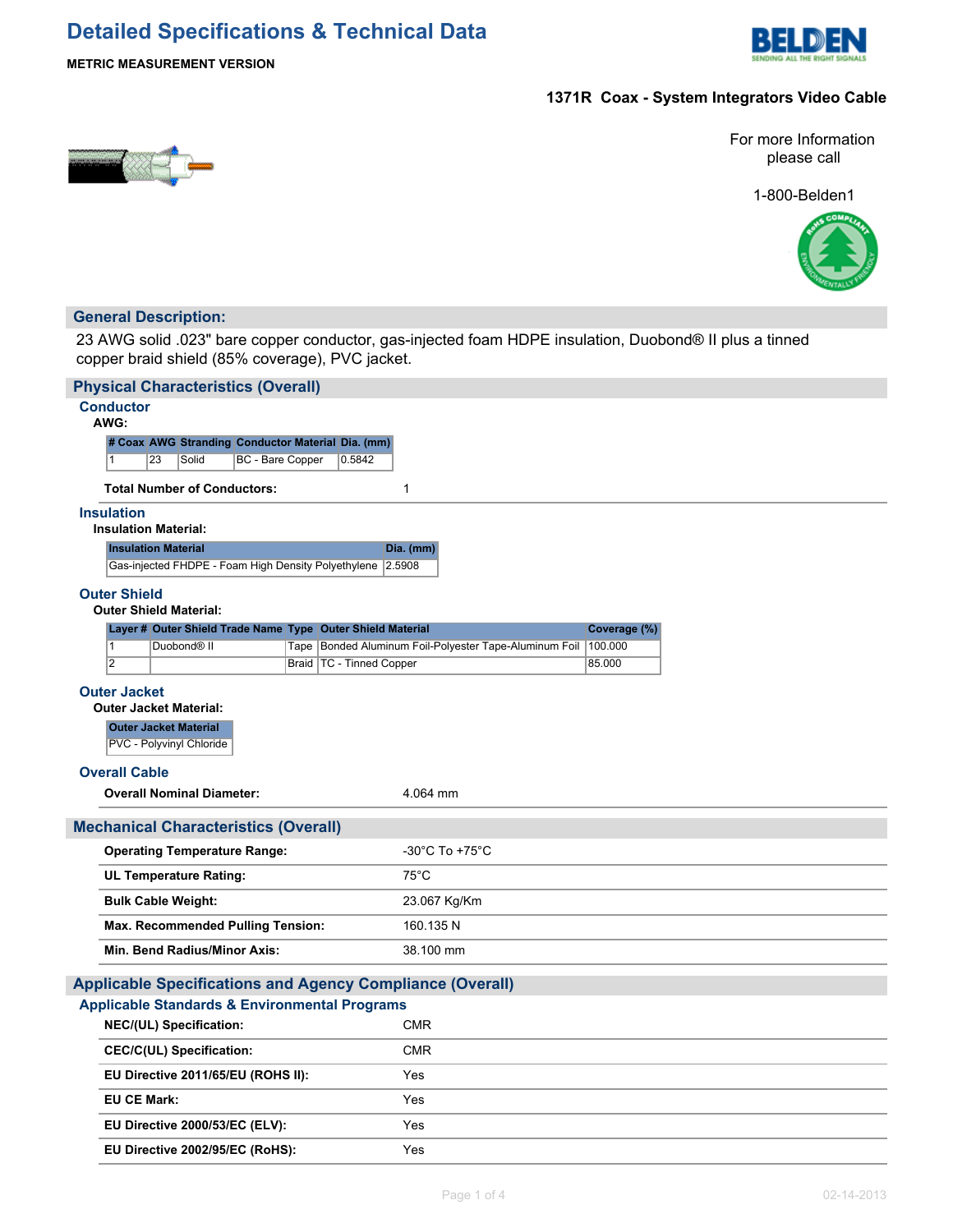## **Detailed Specifications & Technical Data**



### **METRIC MEASUREMENT VERSION**

### **1371R Coax - System Integrators Video Cable**

|                    | EU RoHS Compliance Date (mm/dd/yyyy): | 11/21/2011            |
|--------------------|---------------------------------------|-----------------------|
|                    | EU Directive 2002/96/EC (WEEE):       | Yes                   |
|                    | EU Directive 2003/11/EC (BFR):        | Yes                   |
|                    | CA Prop 65 (CJ for Wire & Cable):     | Yes                   |
|                    | MII Order #39 (China RoHS):           | Yes                   |
|                    | <b>RG Type:</b>                       | Sub-miniature 59/U    |
| <b>Flame Test</b>  |                                       |                       |
|                    | <b>UL Flame Test:</b>                 | UL1666 Vertical Shaft |
| <b>Suitability</b> |                                       |                       |
|                    | Suitability - Indoor:                 | Yes                   |
|                    | Suitability - Outdoor:                | No.                   |
|                    | <b>Plenum/Non-Plenum</b>              |                       |
|                    | Plenum (Y/N):                         | No                    |
|                    | <b>Plenum Number:</b>                 | 1371P                 |
|                    |                                       |                       |

#### **Electrical Characteristics (Overall)**

**Nom. Characteristic Impedance:**

**Impedance (Ohm)** 75

**Nom. Inductance:**

**Inductance (µH/m)**

 $0.348$ 

**Nom. Capacitance Conductor to Shield:**

**Capacitance (pF/m)**

53.4803

**Nominal Velocity of Propagation:**

**VP (%)** 82

**Nominal Delay:**

**Delay (ns/m)**

4.068

**Nom. Conductor DC Resistance:**

**DCR @ 20°C (Ohm/km)** 65.9481

**Nominal Outer Shield DC Resistance:**

**DCR @ 20°C (Ohm/km)**

15.093

#### **Nom. Attenuation:**

| Freq. (MHz) Attenuation (dB/100m) |
|-----------------------------------|
| 1.280                             |
| 2.559                             |
| 3.019                             |
| 3 281                             |
| 3.543                             |
| 3.937                             |
| 4.265                             |
| 5.906                             |
| 9.285                             |
| 10.040                            |
| 10.368                            |
| 10.926                            |
| 12.501                            |
|                                   |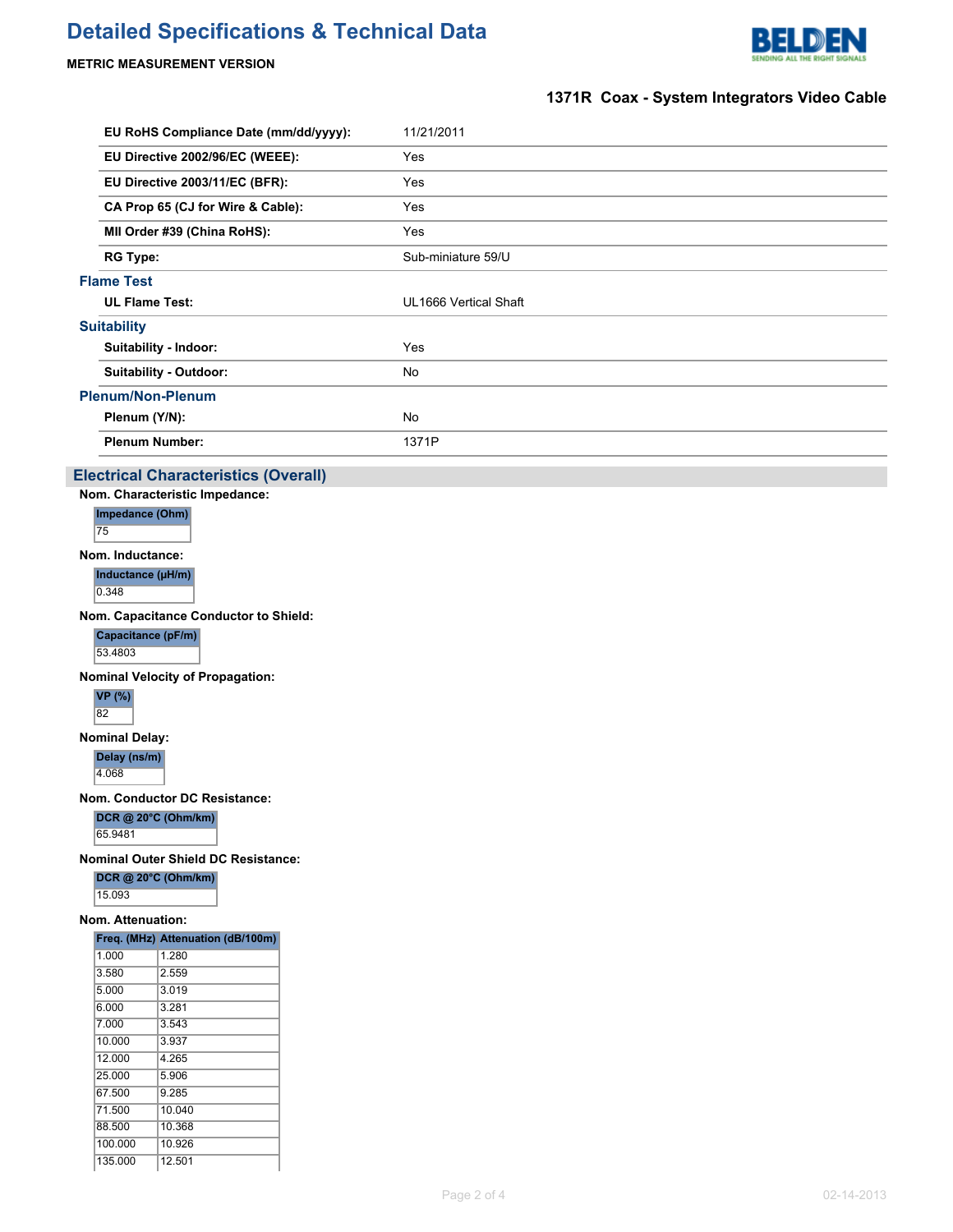

#### **1371R Coax - System Integrators Video Cable**

| 143 000  | 12862  |
|----------|--------|
| 180.000  | 14 371 |
| 270.000  | 17717  |
| 360.000  | 20.342 |
| 540.000  | 25264  |
| 720.000  | 31 071 |
| 750.000  | 31 465 |
| 1000 000 | 34 451 |
| 1500 000 | 42 653 |
| 2000.000 | 49.543 |
| 2250.000 | 52 496 |
| 3000.000 | 60.699 |

**METRIC MEASUREMENT VERSION**

#### **Max. Operating Voltage - UL:**

**Voltage**

300 V RMS

**Other Electrical Characteristic 1:** Impedance tested in accordance with ASTM D-4566 paragraph 48.2, option 2 using a 75 Ohm fixed bridge and termination. 75 +/- 1.5 Ohms

**Other Electrical Characteristic 2:** Return loss tested in accordance with ASTM D-4566 paragraph 50.3 using a 75 Ohm fixed bridge and termination.

#### **Minimum Return Loss:**

| Start Freq. (MHz) Stop Freq. (MHz) Min. RL (dB) |          |        |
|-------------------------------------------------|----------|--------|
| 5.000                                           | 3000.000 | 15.000 |

#### **Put Ups and Colors:**

| Item#         | Putup  | <b>Ship Weight</b> | <b>Color</b>       | <b>Notes</b> | <b>Item Desc</b>        |
|---------------|--------|--------------------|--------------------|--------------|-------------------------|
| 1371R N3U1000 | 305 MT | 7.711 KG           | <b>GREEN, MIL</b>  |              | #23 PE/GIFHDLDPE SH PVC |
| 1371R N3U500  | 152 MT | 4.082 KG           | <b>GREEN, MIL</b>  |              | #23 PE/GIFHDLDPE SH PVC |
| 1371R 0011000 | 305 MT | 7.711 KG           | <b>BROWN</b>       |              | #23 PE/GIFHDLDPE SH PVC |
| 1371R 001500  | 152 MT | 4.082 KG           | <b>BROWN</b>       |              | #23 PE/GIFHDLDPE SH PVC |
| 1371R 0021000 | 305 MT | 7.711 KG           | <b>RED</b>         |              | #23 PE/GIFHDLDPE SH PVC |
| 1371R 002500  | 152 MT | 4.082 KG           | <b>RED</b>         |              | #23 PE/GIFHDLDPE SH PVC |
| 1371R 0031000 | 305 MT | 7.711 KG           | <b>ORANGE</b>      |              | #23 PE/GIFHDLDPE SH PVC |
| 1371R 003500  | 152 MT | 4.082 KG           | <b>ORANGE</b>      |              | #23 PE/GIFHDLDPE SH PVC |
| 1371R 0041000 | 305 MT | 7.711 KG           | <b>YELLOW</b>      |              | #23 PE/GIFHDLDPE SH PVC |
| 1371R 004500  | 152 MT | 4.082 KG           | <b>YELLOW</b>      |              | #23 PE/GIFHDLDPE SH PVC |
| 1371R 0061000 | 305 MT | 7.711 KG           | <b>BLUE, LIGHT</b> |              | #23 PE/GIFHDLDPE SH PVC |
| 1371R 006500  | 152 MT | 4.082 KG           | <b>BLUE, LIGHT</b> |              | #23 PE/GIFHDLDPE SH PVC |
| 1371R 0071000 | 305 MT | 7.711 KG           | <b>VIOLET</b>      |              | #23 PE/GIFHDLDPE SH PVC |
| 1371R 007500  | 152 MT | 4.082 KG           | <b>VIOLET</b>      |              | #23 PE/GIFHDLDPE SH PVC |
| 1371R 0081000 | 305 MT | 7.711 KG           | <b>GRAY</b>        |              | #23 PE/GIFHDLDPE SH PVC |
| 1371R 008500  | 152 MT | 4.082 KG           | <b>GRAY</b>        |              | #23 PE/GIFHDLDPE SH PVC |
| 1371R 0091000 | 305 MT | 7.711 KG           | <b>WHITE</b>       |              | #23 PE/GIFHDLDPE SH PVC |
| 1371R 009500  | 152 MT | 4.082 KG           | <b>WHITE</b>       |              | #23 PE/GIFHDLDPE SH PVC |
| 1371R 0101000 | 305 MT | 7.711 KG           | <b>BLACK</b>       |              | #23 PE/GIFHDLDPE SH PVC |
| 1371R 010500  | 152 MT | 4.082 KG           | <b>BLACK</b>       |              | #23 PE/GIFHDLDPE SH PVC |

Revision Number: 2 Revision Date: 05-31-2012

© 2013 Belden, Inc All Rights Reserved.

Although Belden makes every reasonable effort to ensure their accuracy at the time of this publication, information and specifications described herein are subject to error or omission and to change without notice, and the listing of such information and specifications does not ensure product availability.

Belden provides the information and specifications herein on an "AS IS" basis, with no representations or warranties, whether express, statutory or implied. In no event will Belden be liable for any damages (including consequential, indirect, incidental, special, punitive, or exemplary damages) whatsoever, even if Belden has been advised of the possibility of such damages, whether in an action under contract, negligence or any other theory, arising out of or in connection with the use, or inability to use, the information or specifications described herein.

All sales of Belden products are subject to Belden's standard terms and conditions of sale. Belden believes this product to be in compliance with EU RoHS (Directive 2002/95/EC, 27-Jan-2003). Material manufactured prior to the